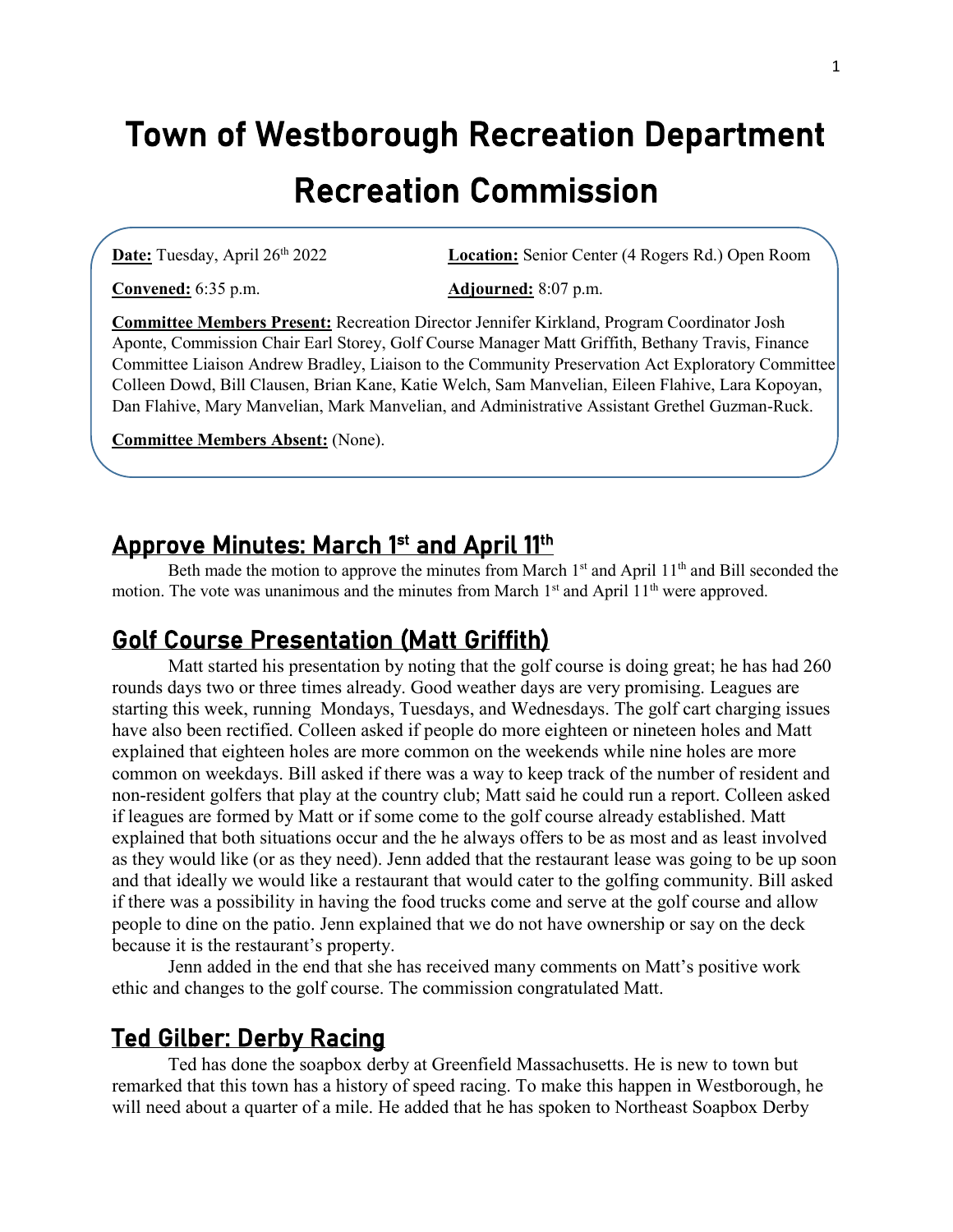and that they would allow him to rent hay bales from them. Earl, the commission chair, added that he knows someone in town that may be able to assist in renting hay bales. Ted mentioned that there should be anywhere between two to twelve cars racing. The cars would not be motorized, must be two-by-fours, and must have hand breaks. The speedway is gone but "there is a history and its cool" and he hopes to make this a new tradition. He was thinking about having this take place on June  $5<sup>th</sup>$  of 2022 for a total of about three hours. Bill asked why that date was chosen specifically. Ted explained that he hopes to have this take place in early summer and that since this works for him and his schedule, it may also work for other parents as well. He has spoken to other fathers and they are interested as well. Earl noted that he believes that the street that he is hoping to use cannot be used for this event because there is a mental health hospital that uses this parking lot and needs to be accessible at all times for ambulance services. He also noted that that area is busy already during the weekend. Jenn noted that Ted may need to go to the select board for further discussion on the road that he may have to use but that Rogers Road may be a better shot at getting some approval considering the ample parking. Brian was unsure of the name of the road but nonetheless suggested perhaps Crystal Pond Road, as another potential road to suggest to the select board. Colleen said that this idea sounded cool and it may also get older folks together. Bill mentioned that the timing is a bit aggressive and that perhaps he may need to push the date of the event further down, closer to the end of the summer. Ted added that he has gotten the quote for insurance, from K&K insurance in Indiana, for \$300 for this event. The consensus was that the street that was proposed is not the best for this event. Colleen added that perhaps we could involve different organizations like WASA to help build these cars. Bill asked about sourcing the material to build these cars and Ted said that constructing the cars would be a one day job.

## Public Service Softball Event Discussion/ Potential Vote (Jenn Kirkland)

Zachary Glidden wants to hold the next Softball tournament at Rogers field instead of Haskell which he had used last time. Colleen added that the event was too big for Haskell last time and that that may have contributed to his want to change the location. Jenn said that she had suggested Mill Pond but he did not seem interested. He also wanted a one-day liquor license. Rogers is fine if he wants to use it but he will have to keep in mind to have a budget to pay for the field use, police detail and etc. It was also discussed that using school space may be a bit difficult because the rates are unclear.

## AYF Softball Tournament Presentation/Discussion/Vote (Mark Manuelian)

Mark Manuelian is part of the Armenian Youth Federation and he would like to use Haskell Field for softball and the basketball courts on Haskell. He is hoping to use this space on September  $3<sup>rd</sup>$  and participants will be of the age of sixteen to twenty-six but nonetheless, this event will bring people of all ages. Theyw ill be running shuttlebuses so parking should not be a huge problem although there maybe about 300 people attending the event. Mark also explained that there will be about ten teams playing softball an dthat the event will roughly run from 9am-5pm. There will be people coming out of state so